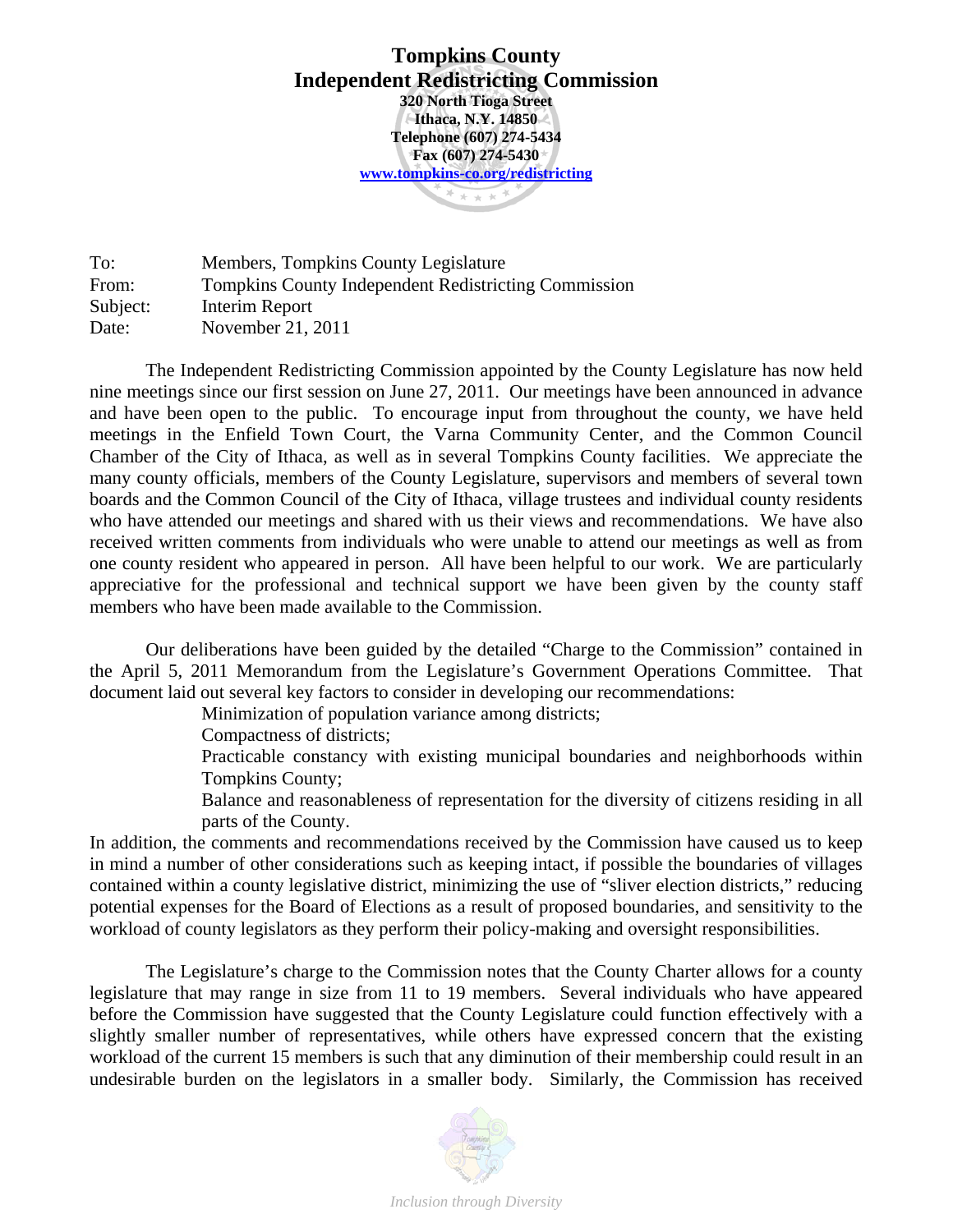

comments on the question of whether an even-numbered legislature would be prone to legislative or organizational deadlock.

 With all of these factors in mind, the Commission requested its staff to prepare an array of alternative maps with a membership of the county legislature ranging from 13 to 17 and a population deviation for each map not to exceed 10% when adding the deviation from the average for the smallest population district to that of the largest population district. (For example, from an equal population perspective an acceptable map would permit a deviation from the average of  $+7.0\%$  for the largest district and -3.0% for the smallest.) All of the maps under consideration by the Commission have been posted on the Commission's web site, www.tompkins-co.org/redistricting and are available for public inspection. Each of these alternative configurations has been examined in detail, with some scenarios deemed more attractive than others when evaluated in light of the criteria that have been established.

 At the Commission's meeting on November 1, we determined that four of the maps presently before us should be given further detailed attention. These were maps 15-A-v.1, 14-A-v.1, 13-A-v.1 and 13-D-v.1. The Commission believes that these scenarios best meet the criteria in relation to the area of the county outside the City of Ithaca. An alternative to map 15 A v.1, now known as map 15 A v.3, has been defined by the Commission as the best fit for a scenario that retains the current number of legislators at 15 and makes the least amount of change to the current legislative boundaries. However, it continues to have a number of sliver districts extending into the Town of Ithaca and does not keep the Village of Cayuga Heights intact. For these and other reasons, the Commission decided at its November 16 meeting to drop the 15-district scenario from our list of preferred alternatives at this time, recognizing that it can be restored later in our proceedings. The remaining maps reduce the number of legislative districts to either 13 or 14, with all village lines intact and all districts within the City of Ithaca self-contained.

 The Commission devoted most of its attention during its meeting on November 16 to alternative district lines within the City of Ithaca. No final determination was reached, but three alternative city boundary configurations, each comprised of four legislative districts, were identified as priorities for further consideration. For purposes of public presentation, these city alternative scenarios are reflected in maps 14 A - v. 3, 13 A - v.3 and 13 D - v. 3. It should be noted that since the proposed legislative districts within these three city alternatives are all self-contained, they are interchangeable and could likely be associated with any one of these three maps.

There has been some discussion of the possibility that the City Redistricting Committee now examining the future number and shape of wards in the City may consider recommending a change in the City Charter to have one alderperson representing an election district, with two election districts per ward. The Commission awaits with interest the ongoing results of the City Committee's deliberations, since we hope to recommend county district lines within the City that are congruent with those of the City's wards. We have been advised by members of the City Committee that any change